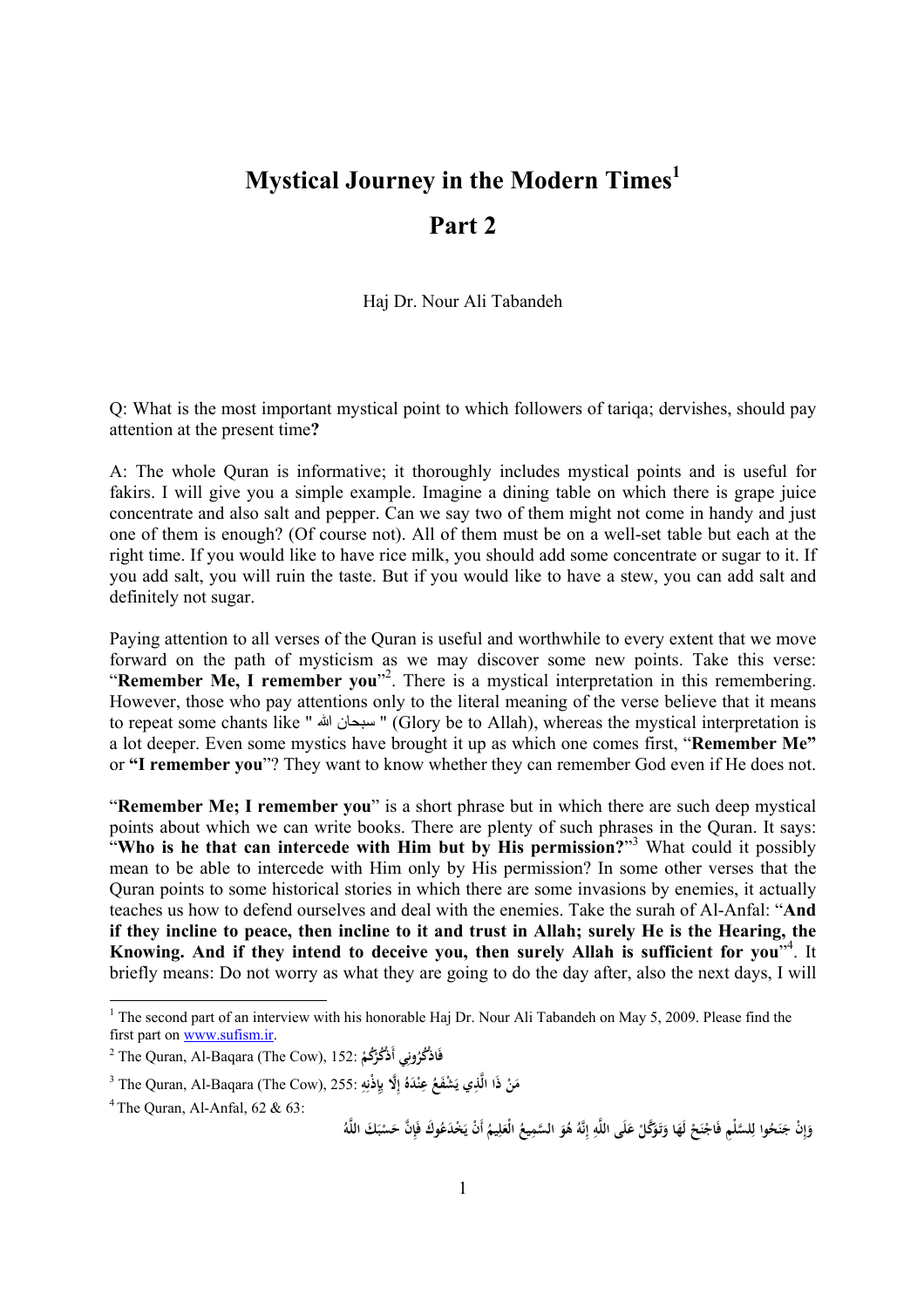be with you. In Another verse, He says: "**And be not sad, and be not grieving, and you shall have the upper hand if you are believers**" 5 . This verse asserts how the followers' spirits should be and somehow teaches them a kind of defense.

There are many stories in the Quran which are not only historical but also are educational so that they can tell us how to deal with enemies, although God can do whatever He wills. According to the well-known hadith<sup>6</sup>, He does not want to get things done via intermediaries other than those He has provided us with.

In addition to reading this Quran and practicing its instructions, we follow and pay attention to the Living Quran. In the Battle of Siffin, when they raised the Quran by their spears, Ali (AS) said: "That's not the Quran, but a bunch of papers on which something is written. *I* am the Living Quran." This saying has been used as an example in history. Therefore, as we follow the Living Quran, we also value and respect the covered book of Quran in which there are the printed papers. We carry it along with us and put it into practice, and we never ignore the Living Quran.

Q: One of the mystical stories of the Quran is about Moses (AS) and Khidr (AS). What mysticism points does this relationship include; Moses as the follower and Khidr as the guide?

A: Plainly speaking, Moses (AS) was sort of close to God. He was Kaleemullah (He to whom God talks). It is said that after passing some stages, it pushed into his mind that there was no one spiritually higher and more advanced than him. Although he did not share that idea with anyone else and kept it to himself, as God knows everyone's inner feelings, when he had that feeling, God ordered him to go to Majma-ul-Bahrain (The Confluence of the Two Seas) where the two seas converge. Mystics have given several interpretations of Majma-ul-Bahrain. Of those are the spiritual life and the earthly life for the two seas. Here, Moses (AS) says "**I will not cease and I will go on for years until I reach the junction of the two seas**" 7 . When Moses (AS) finds Khidr (AS) in there, the Quran reads: "**Then they found one from among Our servants whom We had granted mercy from Us and whom We had taught knowledge from Ourselves**" 8 . Then Moses said to Khidr: "**Shall I follow you on condition that you should teach me right knowledge of what you have been taught?**" 9

This is the follower-guide relation which is far beyond the teacher-student relations in the worldly sciences. If it were the daily definition of teacher-student relation, then the teacher's teachings would be limited to those sciences comprehended by average people. For example, a law teacher might tell a law student not to kill anybody, but in the story of Moses and Khidr, as the spiritual teacher of Moses, Khidr committed some acts which could not be realized by a rightful mind. In the journey, they came across a child, and Khidr killed him. "**So they went on,** 

وَلَا تَهِنُوا وَلَا تَحْزَنُوا وَأَنْتُمُ الْأَعْلَوْنَ إِنْ كُنْتُمْ مُؤْمِنِينَ :139 The Quran, Al-e-Imran (The Family of Imran), 139 **ْ ِ ْ َ ن َ َ َ َ َ ِ ْ**

أَبَىَ اللّهُ أَنْ يُجْرِىَ الأُمُورَ اِلاّ بِأَسْبابِها <sup>6</sup> **َ َ ْ ِ ِ ا َ**

 $^7$  The Quran, Al-Kahf (The Cave), 60: وَإِذْ قَالَ مُوسَى الْبَحْرَيْنِ أَوْ أَمْضِيَ حُقُبًا $\sim$  7 The Quran, Al-Kahf (The Cave), 60: أَبْرَحُ حَتَّى أَبْلُغَ مَجْمَعَ الْبَحْرَيْنِ أَوْ أَمْضِيَ حُقُبًا **ً َ ْ ْ ْ ي َ َ َ ْ َ َ ِ ِ إ َ**

فَوَجَدَا عَبْدًا مِنْ عِبَادِنَا آتَيْنَاهُ رَحْمَةً مِنْ عِنْدِنَا وَعَلَّمْنَاهُ مِنْ لَدُنَّا عِلْمًا :65 The Quran, Al-Kahf (The Cave), 65 \* **ً ِ ْ ِ َ ْ َ َ ُ ن ِ ْ ِ َ َ ْ َ ن َ ِ ْ ِ َ**

قَالَ لَهُ مُوسَى هَلْ أَتَّبِعُكَ عَلَى أَنْ تُعَلِّمَنِ مِمَّا عُلِّمْتَ رُشْدًا :66 ,The Quran, Al-Kahf (The Cave) و **ِ َ َ َ ِ ْ**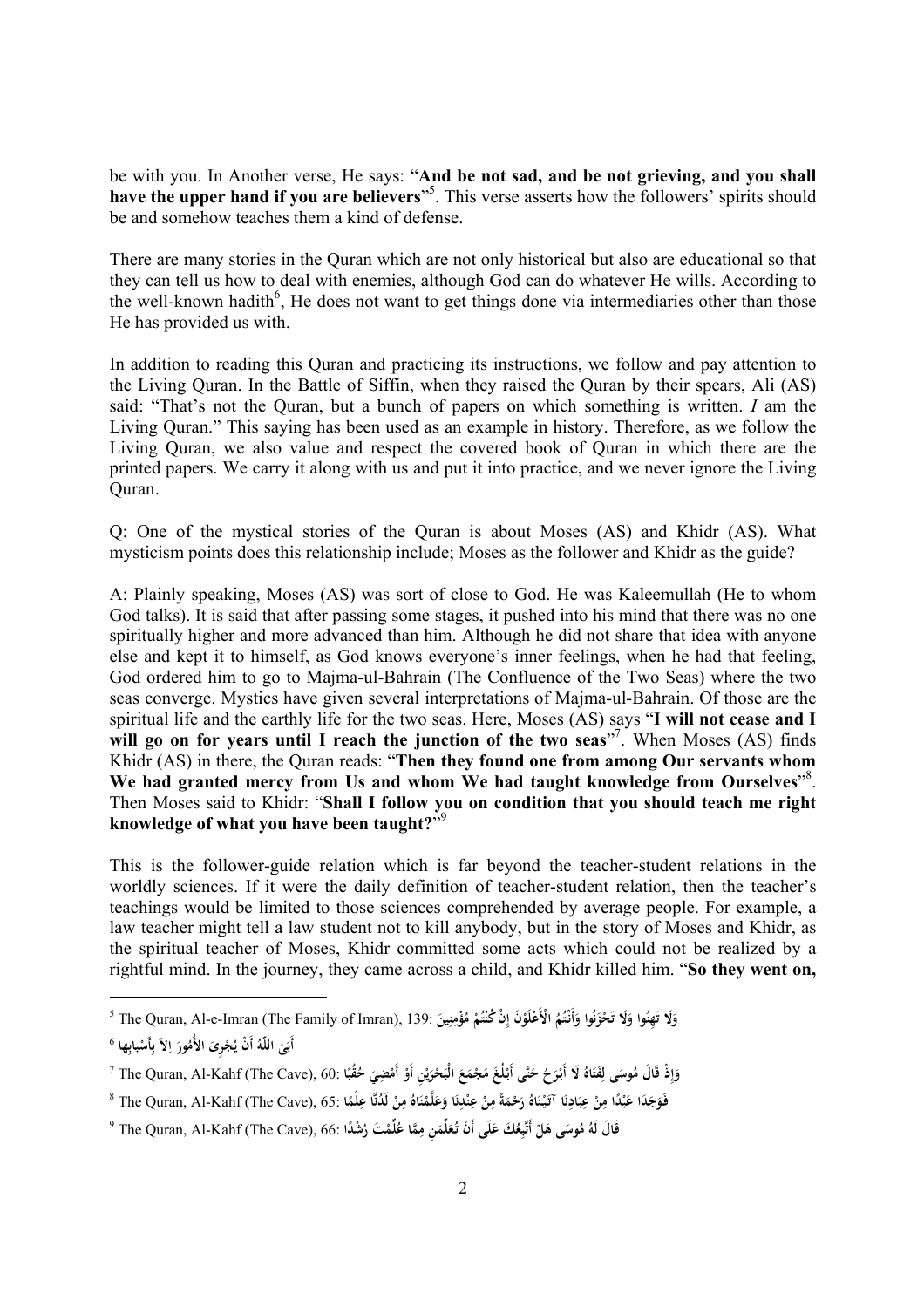**until when they met a boy, he slew him**" 10 . Here, if it were a typical teacher-student relation, Moses's objection made against Khidr would be acceptable. But when Moses argued with Khidr: "**Have you slain an innocent person who never committed manslaughter? Certainly, you**  have **done** an evil thing<sup>"11</sup>, Khidr told him that he (Moses) had not had the right to argue, and then Moses apologized. At the beginning of the journey, when they got on the ship and Khidr scuttled it "**when they embarked in the boat he made a hole in it**" 12 , Moses argued and said to him that they had been passengers of that ship "**Have you made a hole in it to drown its passengers?**" <sup>13</sup> Khidr said to Moses that he (Moses) could not complain. At the end of the journey, when Khidr fixed that wall which was falling down, "**Then they found a wall which**  was on the point of falling, so he put it into a right state"<sup>14</sup>, Moses said: "If you had wished, **you could certainly have taken a recompense for it**" 15 . At this point, Khidr explained to Moses: "**So your Lord desired that they (the two children) should attain their maturity and take out their treasure (under that wall)**" 16 . By that time, as Moses' spiritual ability advanced, Khidr explained to him that why it happened and attributed it to God's will and that it had not been him who did that action, "**So your Lord desired**". Since he directly took lessons from God and then taught the same lessons, and his lessons were not the same as typically educational lessons. Therefore, his teaching position was far beyond a typical teacher, and he was actually the Guide. His Holiness Reza Ali Shah thoroughly explained the story of Moses and Khidr in the book "The Holy Quran and the Three Mystically Cryptic Stories" by translating the book "Describing Happiness on the Stages of Worshipping".<sup>17</sup>

In the story of Moses and Khidr, as mentioned above, at first, it pushed into Moses's mind that he had become wise and considered himself higher than others and this opinion damaged him a bit. Then God ordered Moses (AS) to serve Khidr (AS) in order to expel that idea out of his mind. However, some argued that it was another Moses who went to serve Khidr, as Moses (AS) was Kaleemullah and would not need to serve Khidr. This opinion is not right as God decides whom to donate His knowledge and mercy to. It is no trouble for Him to make whatever He wills.

In essence, this opinion (of superiority) has not been limited to Moses (AS). Throughout history, there have always been people to think that there is no one else superior to them. After the occultation of Imam of the Age, his enemies thought that there was no one superior to them anymore, but they were not aware that God's servants are always under His protection as Hafiz says:

<sup>10</sup> The Quran, Al-Kahf (The Cave), 74: **ُ لَه َقتـ ا َفـ ا غَُلام ي ِذَا لَق تَّى إ ْطَلََقا ح فَان َ ً َ ِ َ**

أَقْتَلْتَ نَفْسًا زَكِيَّةً بِغَيْرِ نَفْسٍ لَقَدْ جِئْتَ شَيْئًا نُكْرًا :The Quran, Al-Kahf (The Cave), 74 **ً ً ْ ْ َ ِ ً َ**

<sup>&</sup>lt;sup>-12</sup> The Quran, Al-Kahf (The Cave), 71: حَتَّى إِذَا رَكِبَا فِي السَّفِينَةِ خَرَفَهَا **َ َ ِ ِ َ َ َ**

 $^{\,13}$  The Quran, Al-Kahf (The Cave), 71: أَخَرَقْتَهَا لِتُغْوِقَ أَهْلَهَا **َ ْ َ َ**

فَوَجَدَا فِيهَا جِدَارًا يُرِيدُ أَنْ يَنْقَضَّ فَأَقَامَهُ :77 The Quran, Al-Kahf (The Cave), 77! **َ َ ً َ**

<sup>15</sup> The Quran, Al-Kahf (The Cave), 77: **قال ْ ئ ْ شِ لَو ْر أَج ه لَي َخ ْذ َت ع َت َلاتَّ ً ِ ْ َ ا**

فَأَرَادَ رَبُّكَ أَنْ يَبْلُغَا أَشْدَّهُمَا وَيَسْتَخْرِجَا كَنْزَهُمَا :<sup>16</sup> The Quran, Al-Kahf (The Cave), 82 **َ َ ْ ي َ َ َ ْ َ َ َ**

<sup>17</sup> **العبادة مقامات فی السعادة بيان**: written by His Holiness Haj Mullah Sultan Mohammad Gonabadi; Sultan Ali Shah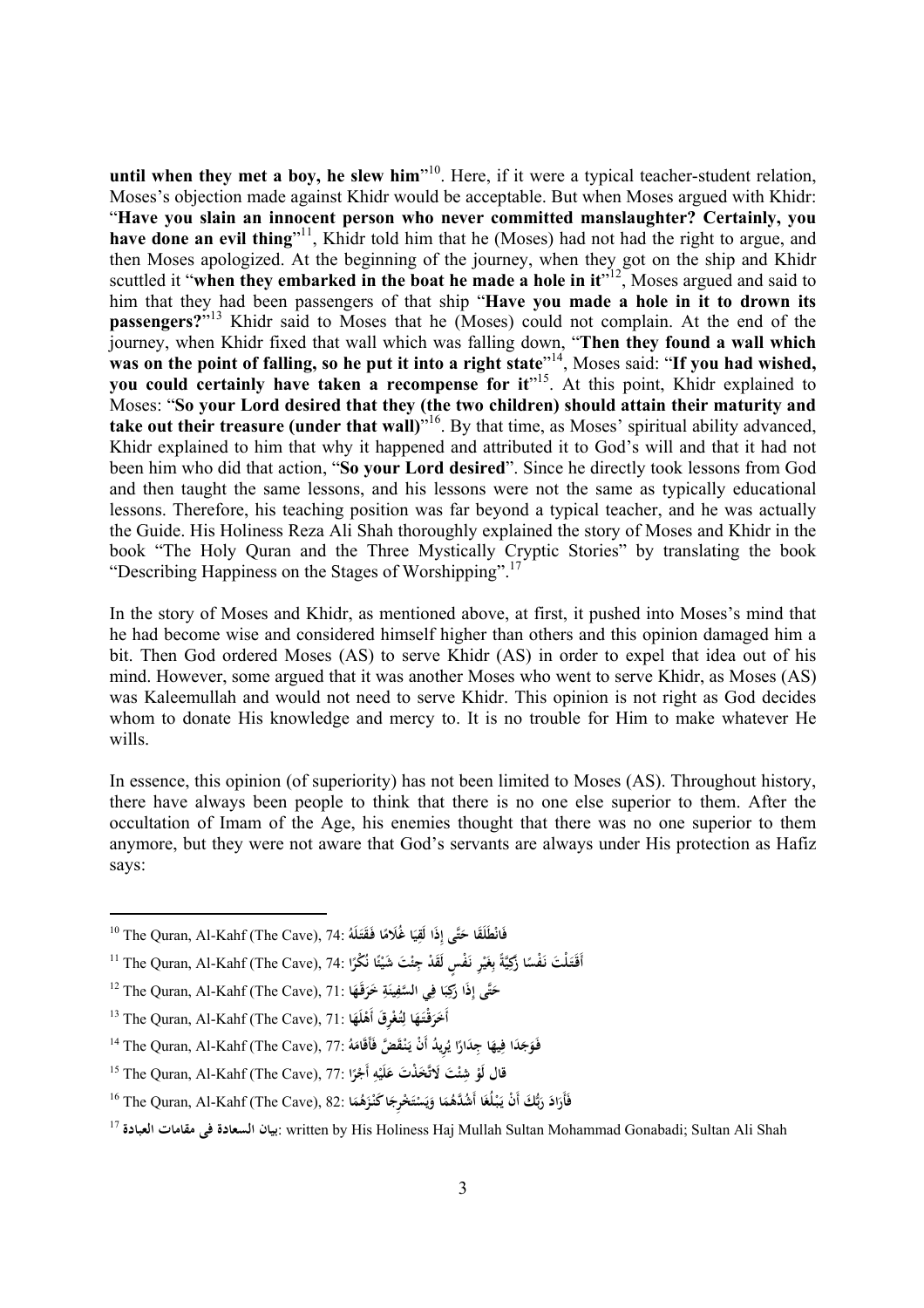At the wine-house gate, there are Kalandar profligates Who are able to both take away and grant the imperial diadem

There is nothing but a brick beneath their heads, but their feet rest on the summit of the sevenstar Pleiades

Behold their hands of power, and the enormous dignity of their unimaginable position

A very recent example can be found in what happened between late Haj Sheikh Abdullah Ha'eri (Rahmat Ali Shah) and Reza Shah. Before Reza Shah became known, late Ha'eri had foretold him that one day he (Reza Shah) would become the king of the country. Of course, it did not mean that he (Rahmat Ali Shah) would place the crown upon his head, it happened because that word originated from a pure nature. Haj Sheikh Abdullah Ha'eri was a great mystic and scholar, and also was of sheiks assigned by Their Holiness Sultan Ali Shah, Nur Ali Shah and Saleh Ali Shah. He has a heart-rending liturgy which somehow describes what happened to him and has been published. In a part he says:

> I wish I had no education Nor anyone taught me the alphabet My pride and haughtiness rooted in my sophistication I beg my Master to help me clean all this dirt

> The dirt of formal lessons in my head The illusion of wisdom; my greatest obstacle Worse than these two; the ecstasy of my existence Only my guiding Master's hand could clean them  $all^{18}$

> > \*\*\*

## **Mysticism in CurrentIran**<sup>19</sup>

Q: To what degree have religious controversies influenced the crackdown against people of tariqa?

A: An angle of this controversy, which is the weakest one, is a different interpretation and understanding of the religion. On the one hand, some gentlemanly clergies who are against mysticism are my friends, and they come and discuss things with me. On the other hand, there are those who take advantage of this disagreement and find it a good pretext for oppressing us.

<sup>&</sup>lt;sup>18</sup> Please find the complete poem in the series of Irfan-e-Iran, Vol. 11, a tribute to Haj Sheikh Abdullah Ha'eri, edited by Dr. Seyed Mustafa Azmayesh, Haghighat Publishing, 2001, P. 72 & 73.

 $19$  This interview was held on the second anniversary of the Dervish Day, Feb 22, 2011.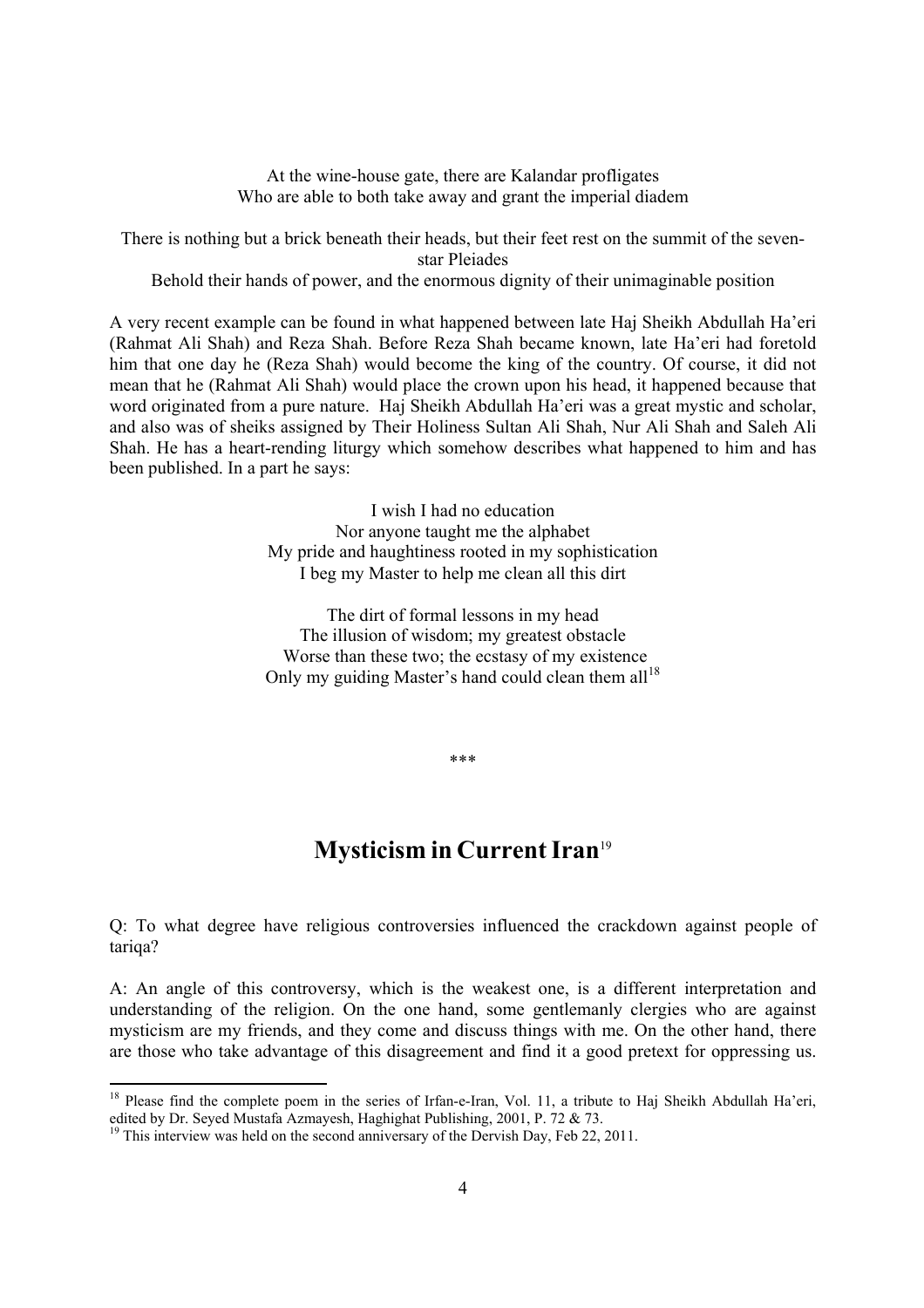They think this unity and affinity of fakirs may trouble others' presence or may interfere with their intended purposes. Contrary to what they think, they should realize that this is a spiritual group who tries to maintain itself and not to attack the others. These things have caused the crackdown, and in the last few years, they have become openly harsher.

Q: One of their recent pretexts, as they want to be oppressive, is a new term they have come up with called "False Mysticism" or "Newly-Emerged Mysticism", other than those mystical questions such as "Pantheism" or some other unimportant rituals like "The Whirling Dance" that we have already been questioned. The interesting point is that they consider Sufism as a part of it. No doubt that wise enemies know about these sophistries, and in fact, to wear off Iranians' enthusiasm for mysticism and genuine Islamic Sufism, they argue that these people of tariqa appeared just recently and did not belong to the real mysticism. What is your opinion about it?

A: Mysticism literally means apprehension. If a man has had an apprehension about God, then initially they have a kind of mysticism, even to the smallest degree. They may not know a lot about God but have a sense that there is a God. And when they keep moving on, their apprehension and understanding of God grow more precisely. If a man truly says: "I witness that there is no god but Allah<sup>320</sup>, they have mysticism. They become mystics only when this mystical apprehension and this belief appear on all their manners. Many people know there is a God. But they think God is sitting down somewhere; so to speak, and has nothing to do with us. But those who advance into the spiritual path see God in everything everywhere, "**Therefore, whither you turn, thither is Allah's face**" 21 . These people are called mystics.

"False Mysticism" being said, I do not know what false means when they address mysticism. Mysticism has a certain definition, but I do not know how it can be "False". I know some people say that "Those who do not know us are not mystics at all", but what would be a false one? I do not know that. Does it mean to have a false interpretation? A false interpretation means you think highly of bad things and badly of good things. Then it cannot be mysticism at all. A real mysticism cannot be false unless it is the same definition as what I just said. There is a paradox in the term "False Mysticism". It is like you say "a factual lie". If it is a fact, it cannot be a lie. "Newly-Emerged Mysticism" also follows the same logic. When a man makes a spiritual and unworldly progress and decreases the materialistic and worldly interest, their spirituality will shine more brightly. Therefore, every individual at all times may have mysticism to some extent and demonstrate it in some way. It can neither be new nor old. Indian ascetics also have some mysticism. But apparently, those who have invented "False Mysticism" and "Newly-Emerged Mysticism" imply that if you do not believe in them, then you are following "False Mysticism" and/or "Newly-Emerged Mysticism". Mysticism cannot be false or new, from the mysticism viewpoint.

Q: Seemingly there are allegations against mysticism made by the Shiism. What is the touchstone of a credible allegation according to the Shiism principles?

A: First, we should ask what their alibi is when they say The Four Deputies were designated by

**اشهد ان لا اله الاالله** <sup>20</sup>

<sup>21</sup> The Quran, Al-Baqara (The Cow), 115: **ِ ه اللَّ ُ ه َج َ َّم و ُّوا َفـث ُو ا تـ َم ن فَأَيـْ ل َ َ ْ**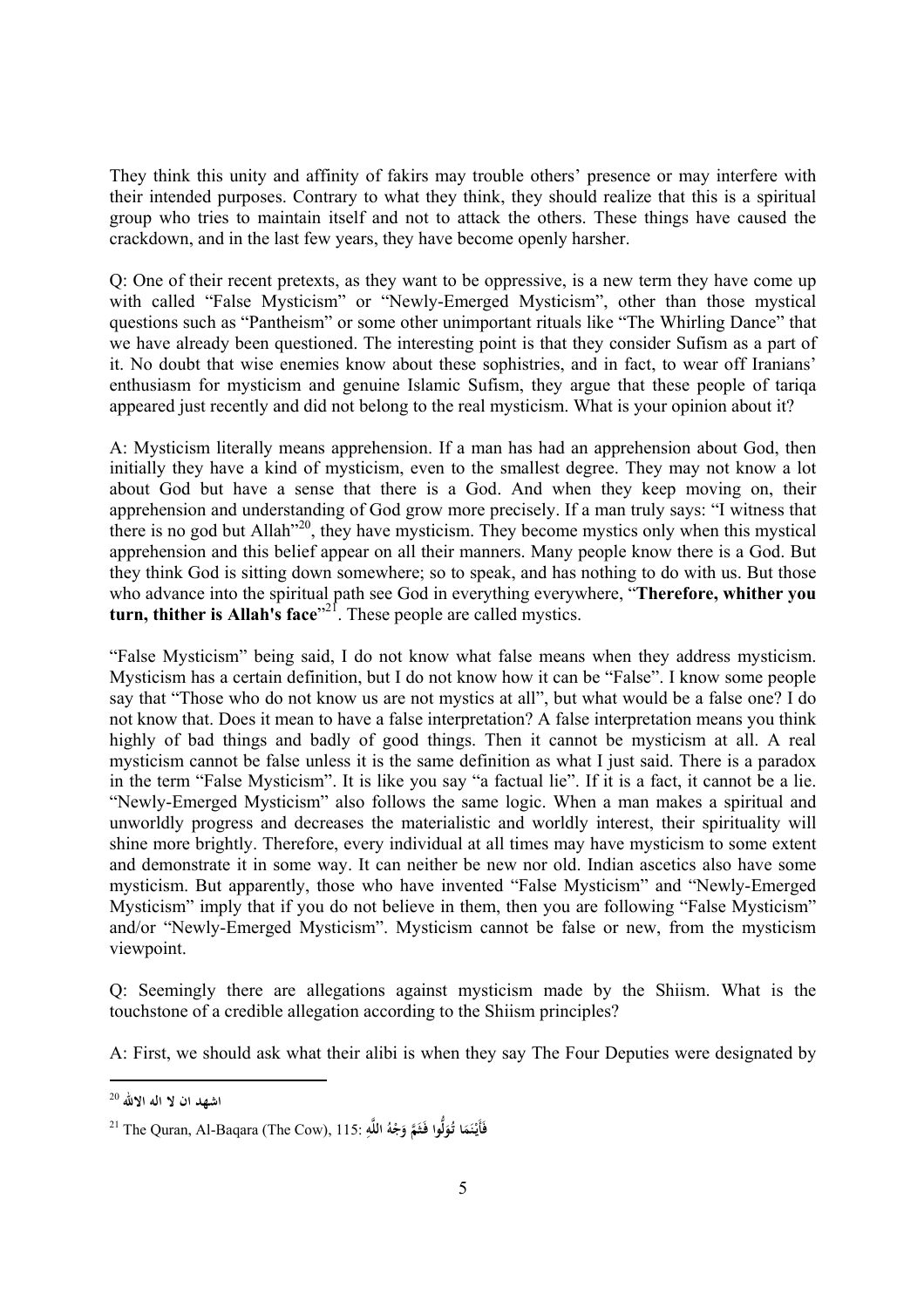The Twelfth Imam (May God hastens his appearance). Did they have any other permits aside from delivering the Shiites' words to The Twelfth Imam during The Minor Occultation? Would it be a different permit than the one The Twelfth Imam firstly granted to Uthman ibn Sa'id Amri and then to others? On that permit, there is nothing which proves they had a religious position. They were some trustworthy, and reliable persons who believed in Imam and their mission was only to deliver Shiites' messages to Imam and to receive the replies. They knew where Imam was, but Shiites did not. Imam first said to Uthman ibn Sa'id to bring Him the letters so that He could reply on them and then send them back. And then before Uthman's death, Imam said to him: "Assign Muhammad ibn Sa'id al-Asadi your duty", then the same way, He assigned Husayn ibn Ruh al-Nawbakhti after Muhammad ibn Sa'id. Finally, prior to the death of the fourth person; Ali ibn Muhammad al-Samarri, He said to him: "You will leave this world a few days later, and I will disappear from view. There will be no connection anymore, and you shall not assign anybody else". None of these authorizations was full-scale. As we know, one of the Imams' duties was to describe the religious and juridical issues, and aside from this duty for which The Four Deputies also were to some degree responsible during The Minor Occultation, The Imams had another duty, which was to conduct the Faith Bay'at (Transaction). In the time of the Prophet (PBUH), some were Muslims only because they had to obey the sharia commands and governmental laws, so they took the Islamic and governmental bay'at. On the other hand, in addition to the governmental bay'at, there were those who followed the Prophet (PBUH) spiritually by conducting the Faith Bay'at. Later on, when the worldly government was separated from the Imams after Ali (AS), the Caliphs considered themselves to be the successors of The Messenger of Allah (the Prophet) and carried out the bay'at for their own ruling. The Imams conducted the other kind of bay'at which was the Faith Bay'at or the Guardianship Bay'at. It is recorded that although the Imams did not have the worldly government, they conducted the Faith Bay'at and there was no report that it was abolished. The Imams' Bay'at was different than that of caliphs' governmental bay'at. At times, they accused and troubled the Imams because they conducted the Bay'at. They thought that it was the same governmental bay'at they carried out. When the Imams said, they did not conduct any bay'at, they referred to the bay'at caliphs carried out for their ruling, but we are confident that the Imams always conducted the Faith Bay'at.

As I said, explaining sharia commands is one of the Imam's duties, and according to the hadith: "As for the religion scholars who devitalize their own will, who safeguard their faith, who go against their own desires and who are obedient to the command of their Master, then it is permissible for the common people to follow them $^{32}$ , those scholars who comply with the four above-mentioned conditions are responsible for that duty during the Major Occultation. The last phrase of the above hadith; "then it is permissible for the public to follow them", proves that people should follow these jurisprudents. However, the Imam did not designate any certain person. Therefore, anyone who meets those conditions can be followed. This obedience is limited to the physical practices and not faith; it means we can only follow this qualified person's instructions for religious issues. But for the faith, we should research on our own, as it is mentioned at the beginning of every practicing treatise.

Some have come to me to ask how they could spot people who meet those four conditions, and if they did a research and found no one with those conditions, what they would do. I replied that it

فأمَّا من كان من الفقهاء صائناً لنفسه حافظاً لدينه مخالفاً لهواه مطيعاً لأمر مولاه فللعوام أن يقلّدوه :Bihar al-Anwar, Vol. 2, P. 88 **ً ً ً**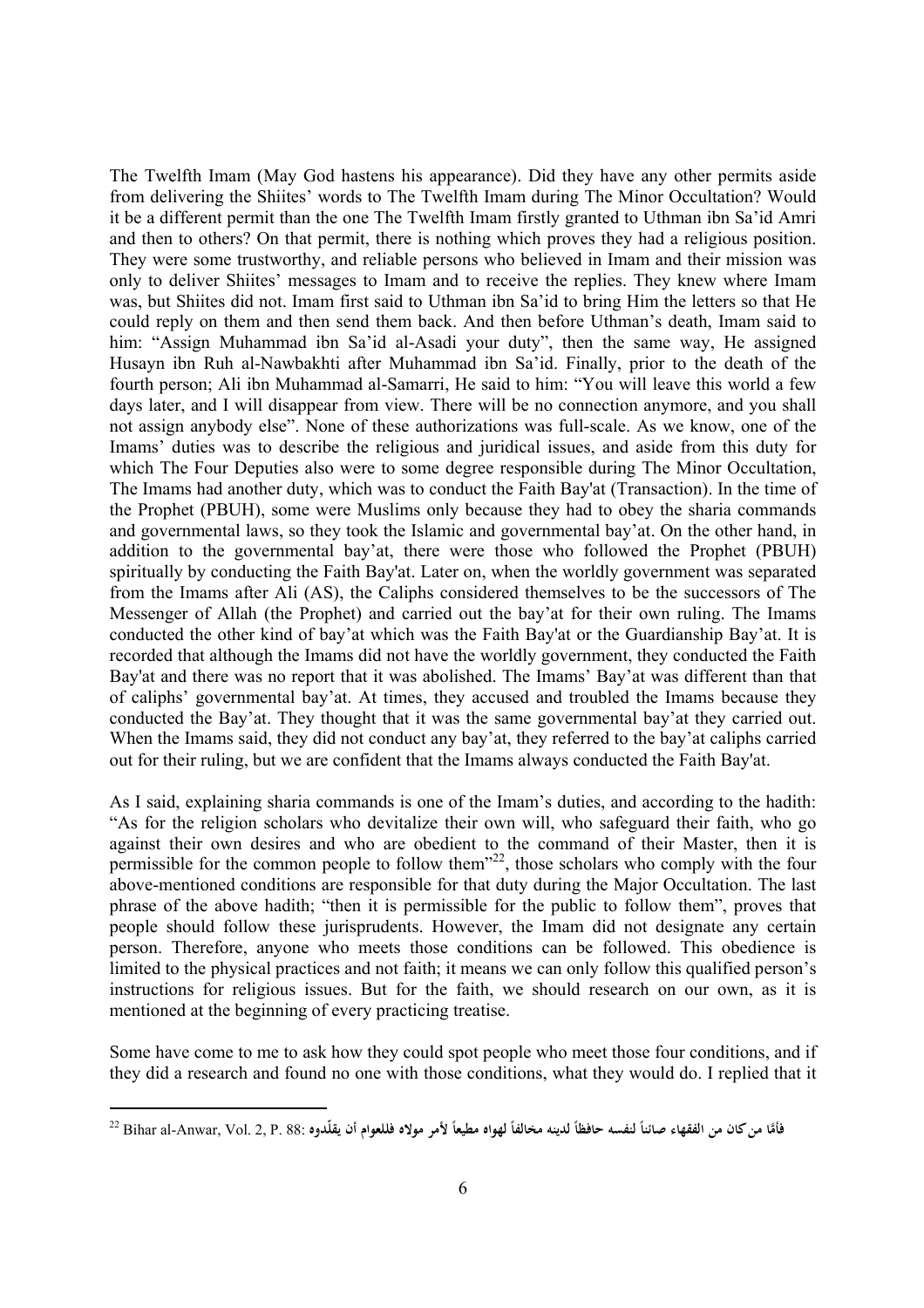was not my job anyway to authenticate people with these conditions and introduce them to you; I recommended them to read books, meet persons and go on with the research.

Therefore, being the deputy of Imam does not mean that He designated a certain person to illustrate the religious and jurisprudential issues, too. Honorable jurisprudents have a general succession; in other words, the Imams (AS) thoroughly stated whatever they must have. During the Occultation, only persons who meet those conditions are eligible to research in order to find the right religious and jurisprudential issues.

Now, the question is, during the Occultation, how can we do the Bay'at with the Innocent Imam (AS)? And Bay'at is the duty of the One who is chosen and designated by God, and this choosing comes out of God's mercy only. Speaking of mercy (according to the Rule of Mercy), it is said in Ilm al-Kalām (the science of discourse); Islamic scholastic theology, that God has sent the prophets since He has mercy on mankind. After the Last Prophet (PBUH), the continuation of this mercy necessitates presenting the next Imams. But now that the Imam is in disguise, does the mercy expire? As we know, according to this rule, this mercy will not stop, and it is not something declining, as we can see in the Prayers of Commitment: "Today morning and any other day on which I may be alive, I reaffirm my contract, pledge and Bay'at to your Successor, and I will not turn my back on it, and I will never spoil it".<sup>23</sup>It is obvious that during the Occultation, it is not possible to reach and visit Imam (AS) in order to do the Bay'at. Moreover, the Imam has not asserted that this duty must be done by jurisprudents. Jurisprudents have never had such a claim either. Here, people of tariqa and mysticism believe that prior to His disguise, Imam had designated a certain person named Junaid of Baghdad and he secretly did the Bay'at as the Wilayah (Guardianship) is not a public issue and also the Imams did it in private.

Now, some have criticized that they have not seen Junaid of Baghdad's name in any books mentioned for that position. To reply to them, I should say it cannot be found in your intended books or in the books you read. In essence, many mysticism books have explained Junaid's teachings and words, and they have considered Him entitled to that position. But since the critics exclusively believe in, read, appreciate and validate their own intended books and Junaid has not been mentioned in them, they have come to this conclusion that there has not been any Junaid like that.

Q: In the last few years, a controversy has been provoked, trying to define a mystic as someone who has studied jurisprudential and ethics lessons related to the theoretical mysticism and books like Fusus ul-Hikam (The Bezels of Wisdom) by Ibn Arabi, and if one has not read these books and is not familiar with them cannot be considered a mystic. I would like you to explain this issue and the role of mysticism and ethics in society.

A: I will give you a simple example. Publishers of cooking books can tell you exactly how much sugar, flour, etc., and how much heat is required to make pudding. But should you ask them if they have ever made pudding, they may reply that they do not know or they have never made any. This example is the same as the one who has just studied mysticism. On the one hand, someone says how to make pudding, and on the other hand, another says that they have made

أَللَّهُمَّ إِنِّى أُجَدِّدُ لَهُ فى صَبيحَةِ يَوْمى هذا، وَ ما عِشْتُ مِنْ أَيّامى عَهْداً وَ عَقْداً وَ بَيْعَةً لَهُ فى عُنُقى، لا أَحُولُ عَنْها، وَ لا أَزُولُ أَبَداً <sup>23</sup> **َ ن ِ ِ َ ْ ْ ِ َ َ َ َ َ َ َ**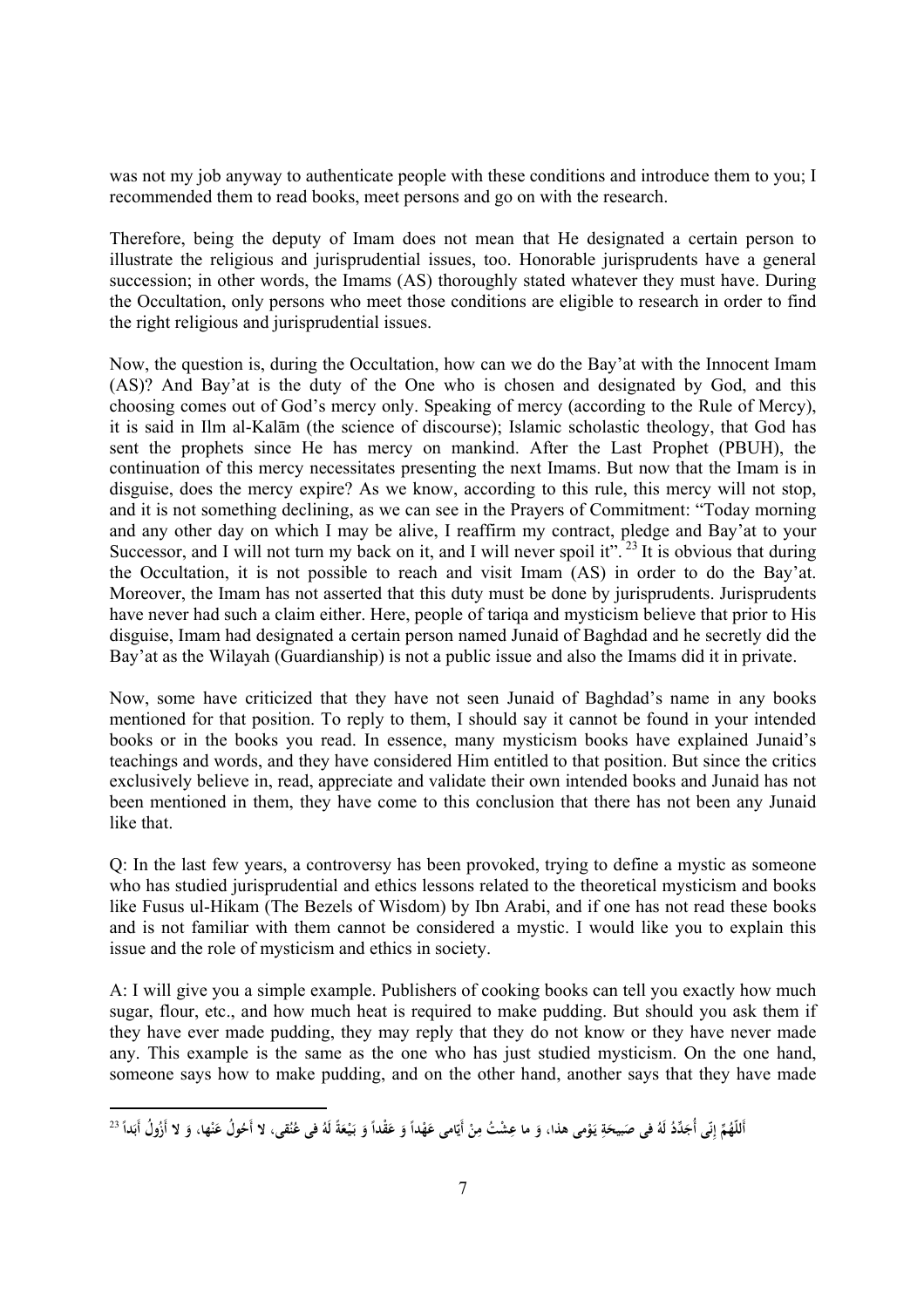and eaten it. Now the question is, can anyone be a mystic when they just know how to make pudding without tasting the sweetness of it? In other words, they have just read the mysticism books. Was Abuzar a mystic while he never knew how to read and write? That Christian in Karbala wanted to kill Imam Husain (AS) as his enemy, but when he met Him and was going back, he became a loyal friendly. Was he a mystic while he never read books like Ibn Arabi's or Sheikh Morteza Ansari's? There is a connection between humans and God of which no one knows about. Humans are not just bodies with some appearance. This spiritual connection between God and humans cannot be expressed verbally.

> There is an incomparably exceptional connection Between the Creator and the human's soul<sup>24</sup>

One may write the direction of how to make pudding, but it is not the actual pudding after all. Mysticism is the same. Mysticism is to know, to know the connection mankind has with God and to behave accordingly. No doubt that it is good for everybody to learn mysticism as much as possible, but, is this connection via books? Basically, learning sciences can be useful, and it is said that Ali (AS) studied Farsi language under Salman Farsi. Neither was it beneath Ali's dignity nor did Salman think highly of himself. Mysticism has to give us a tasteful knowledge. Imagine you are over a dining table, and someone is telling you about this food and that food on the table. But you may ask them which they have tasted or eaten before.

The authentic mysticism is the one which spiritually transcends and elevates humans. Now, when someone knows to where this way goes, knows the way, surely it is better. For example, someone is going to Mashhad on foot and may rest somewhere on the way. A friend knows where he is and phones him to say there is a hill near you on top of which there is a precious gem and that he should be careful with that, or emphasizes not to pollute the stream nearby as the people down there consume the water. Surely, it is better for the traveler if they know these things, even if not, they will arrive in Mashhad. Therefore, it is not necessary for the mystic to study the theoretical mysticism.

Here, some may criticize that people of tariqa are against sciences. It is not true. They are against the ignorance that looks like knowledge. They believe that illiterate people are better than those who try to look sophisticated. God said to Adam that He would throw a rope; anyone who grasped the rope would be rescued. For the descendants of Adam's to know Him, God Himself provides them with the guidelines. The playful looks for other things, while the serious finds the right way and follows it; it does not have anything to do with studying lessons. Surely, studying is enlightenment, and it possibly increases intellectuality, and it is very good. But again, I ask whether Uwais al-Qarani who was illiterate was a mystic or not. Some have categorized mysticism into two, namely theoretical and practical, and they name the practical one as Tasawuf (Sufism). But the purpose of mysticism is to get the mankind know God better. When you want to be a mystic and to know God better, you should know that God cannot be known by reading worldly scientific books; it has to be realized by heart. Many scholars disagree with that connection and believe that the jurisprudential commandments suffice for religiousness. But religiousness is different from jurisprudence, and the position of faith which is on the basis of

<sup>&</sup>lt;sup>24</sup> Masnavi, 4<sup>th</sup> Volume, Verse 760.